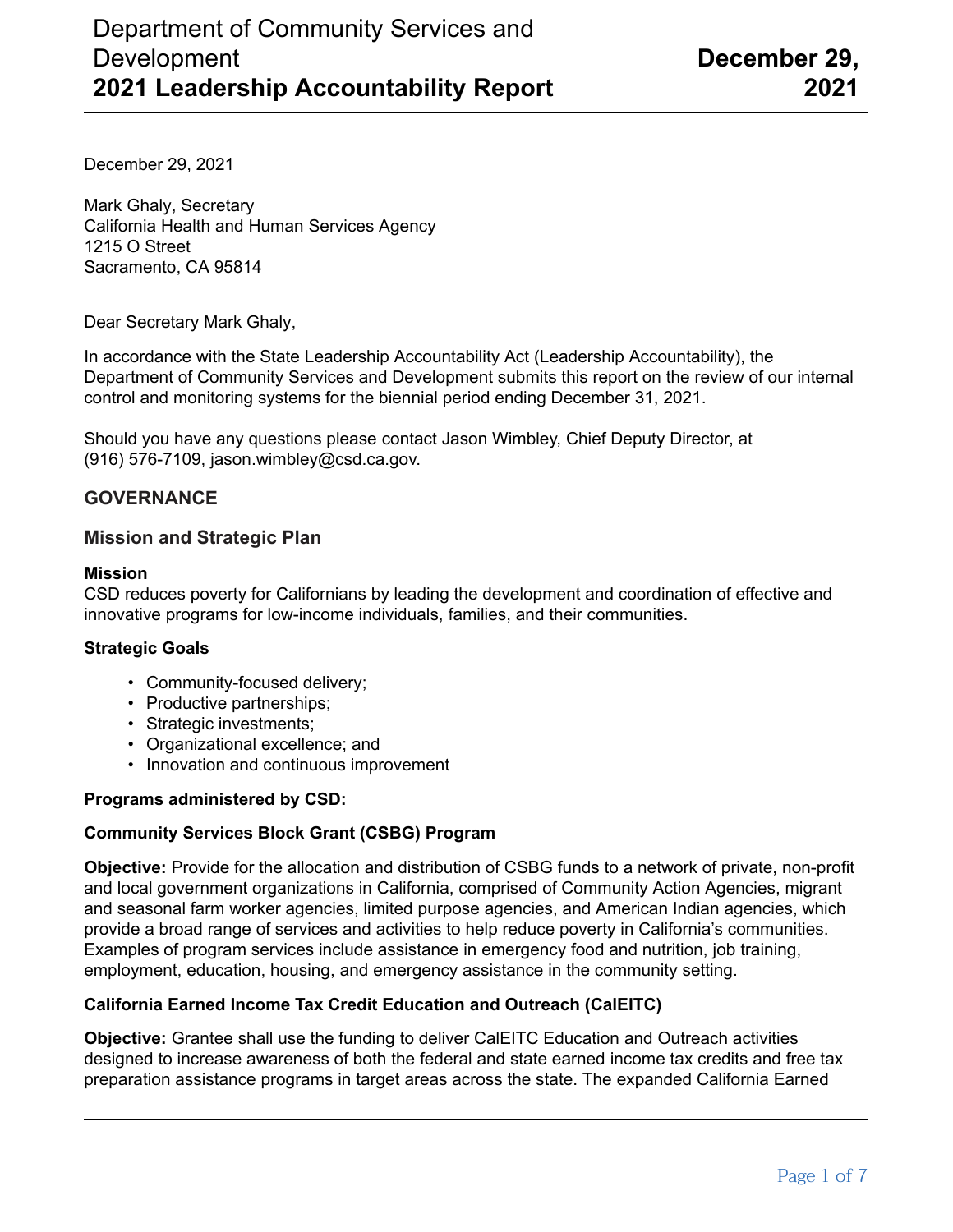Income Tax Credit, the Young Child Tax Credit, and the federal EITC can combine to put hundreds or even thousands of extra dollars in the pockets of eligible Californians.

### **Low-Income Home Energy Assistance Program (LIHEAP)**

**Objective:** Provide for the allocation and distribution of LIHEAP grant funds to a network of private, non- profit and local government organizations to support the local administration of LIHEAP services. LIHEAP provides a range of services designed to assist eligible low-income households meet their immediate home heating and/or cooling needs, including: payments to offset residential energy costs, delivery of weatherization services to improve the energy efficiency of low-income dwellings, and services to assist low-income households cope with energy-related emergency situations.

### **Weatherization Assistance Program (WAP)**

**Objective:** Provide for the allocation and distribution of WAP funds to a network of private, non-profit and local government organizations to support the local administration of WAP services. The WAP provides eligible households with services designed to improve the energy efficiency of their home, reducing energy usage/costs, while safeguarding the health and safety of the household. Households are also educated on basic energy efficiency practices and instructed on the proper use and maintenance of the measures installed.

### **Low-Income Weatherization Program (LIWP)**

**Objective:** Provide for the allocation and distribution of LIWP funds to promote greenhouse gas emission reductions in disadvantaged communities by improving the energy efficiency performance of low-income residential housing. In addition, the program provides important co-benefits to the state, such as reduced air pollution, improved public health, and economic stimulation and job creation.

### **California Arrearage Payment Program (CAPP)**

**Objective:** CAPP dedicates \$1 billion in federal American Rescue Plan Act funding to provide financial assistance to California energy utility customers to help reduce past due energy bill balances accrued during the COVID-19 pandemic.

### **Low Income Household Water Assistance Program (LIHWAP)**

**Objective:** CSD received \$116 million in one-time federal funds to support the establishment of LIHWAP offering financial assistance to help low-income households pay down outstanding water or wastewater bills. Funds supporting LIHWAP were appropriated from the Consolidated Appropriations Act, 2021 and the American Rescue Plan Act, 2021.

# **Control Environment**

CSD's organizational structure consists of a Director who reports to the Secretary of the California Health and Human Services Agency (CHHSA). The Director meets regularly with CHHSA staff to provide periodic updates on critical Departmental activities. The Director is supported by an Executive Team at CSD consisting of the Chief Deputy Director, Chief Counsel, Deputy Director of Administrative Services Division, Deputy Director of Program Divisions, Deputy Director of Community Services Division, Deputy Director Energy and Environmental Services Division, and the Deputy Director of Legislative & Public Affairs. Given that CSD is a small state agency (only 110 total staff) the Executive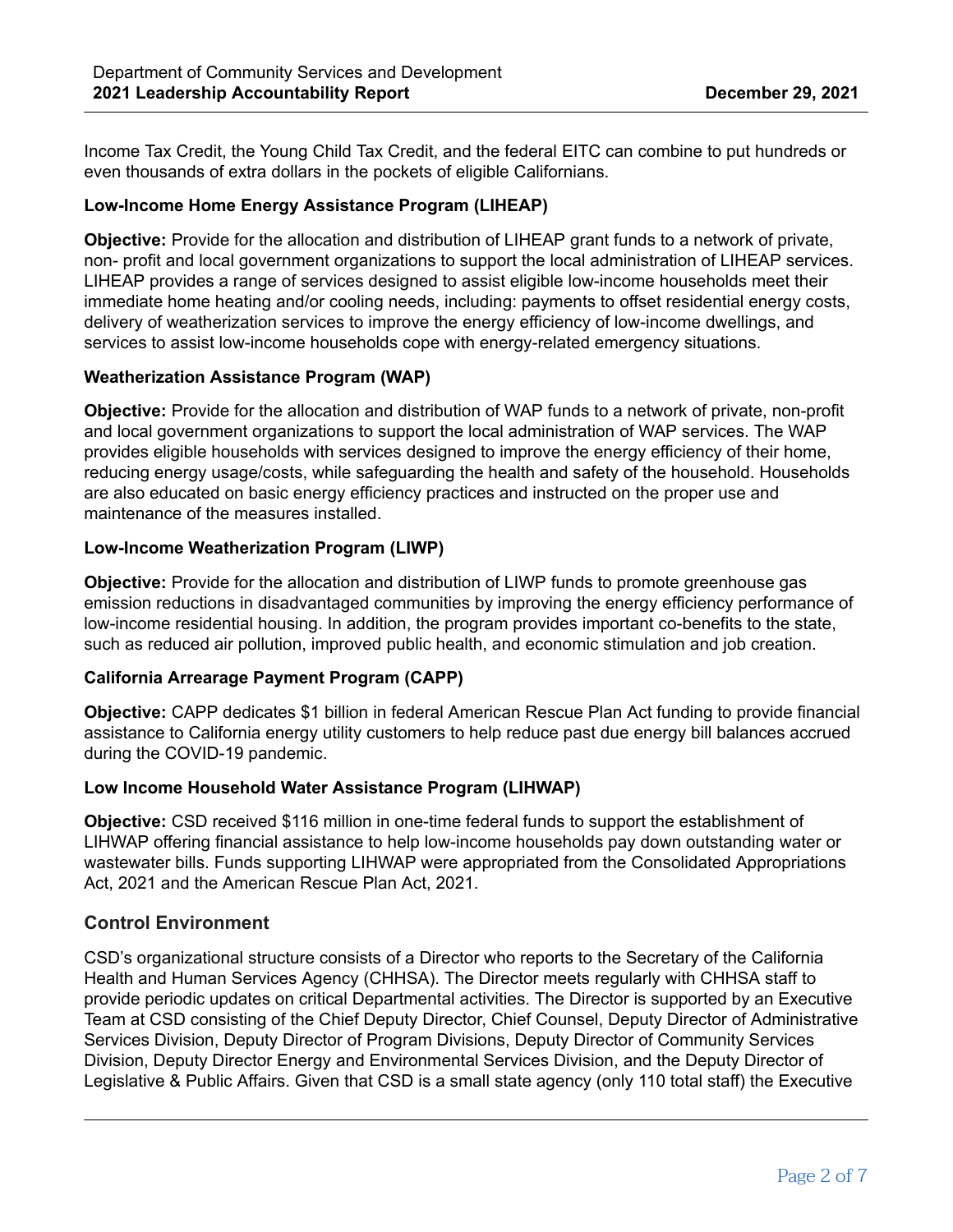Team is responsible for providing organizational leadership, oversight and formulating policy decisions for the programs operated by the Department. The Executive Team meets weekly to discuss crosscutting programmatic issues and ensure consistency in policy decisions that could affect program operations at the local level while ensuring compliance with federal and state rules and regulations for the state and federal grant programs administered by CSD.

CSD has established the following core values as part of its Strategic Plan that ran from 2015-2020 to ensure staff promote the following:

- **Integrity:** We are the keepers of the public trust in our words and actions.
- **Accountability:** We hold ourselves and our partners to meaningful and measurable performance.
- **Teamwork:** We respectfully collaborate with diverse internal and external partners towards a shared vision.
- **Efficiency:** We use sound judgment to deliver and improve results as good stewards of our resources.
- **Credibility:** We earn the privilege to serve California and build a positive reputation through consistent and transparent behaviors.
- **Compassion:** We are guided by empathy and concern for others' needs and interests in our decisions and interactions with coworkers, partners, and customers.

CSD is awaiting final confirmation of the Executive Director in order to undertake a comprehensive organizational review of the Department's Strategic Plan and ensure program administration and operational objectives are aligned with overarching goals of the plan.

CSD's CalHR approved Workforce Development and Succession Plans which were completed on October 24, 2019. The plan covers the years of 2019 through December 2022 and was developed to ensure CSD carries out our mission and vision. CSD is positioned to operate with a knowledgeable, committed workforce of skilled professionals to help reduce poverty for Californians by leading the development and coordination of effective and innovative programs for low-income individuals, families, and their communities. Continued annual appraisals and Individual Development Plans further our commitment to the growth of our employees by setting measurable goals, supporting the development of employee training plans, and celebrating employee performance achievements. Since October 2019, CSD's Human Resources were able to develop and update hiring and onboarding policies and procedures, implement New Employee Orientation Trainings and improve overall program communication by documenting, tracking and engaging in manager/supervisor discussions. All succession planning initiatives were identified and prioritized, which lead to increased knowledge transfer amongst staff and improved recruitment and retention of skilled, knowledgeable, and passionate employees. These efforts ultimately paved the way for current and future CSD initiatives.

# **Information and Communication**

#### **Internal Communication**

In addition to the weekly Executive Staff meetings, CSD also holds monthly meetings with all members of the Department's Senior Management team. These monthly meetings provide the opportunity for the management team to share issues, concerns, and improve communication of important issues and work coordination between internal divisions. CSD also holds quarterly All Staff Meetings to ensure staff have the opportunity to hear directly from Departmental leadership and provide staff a forum to ask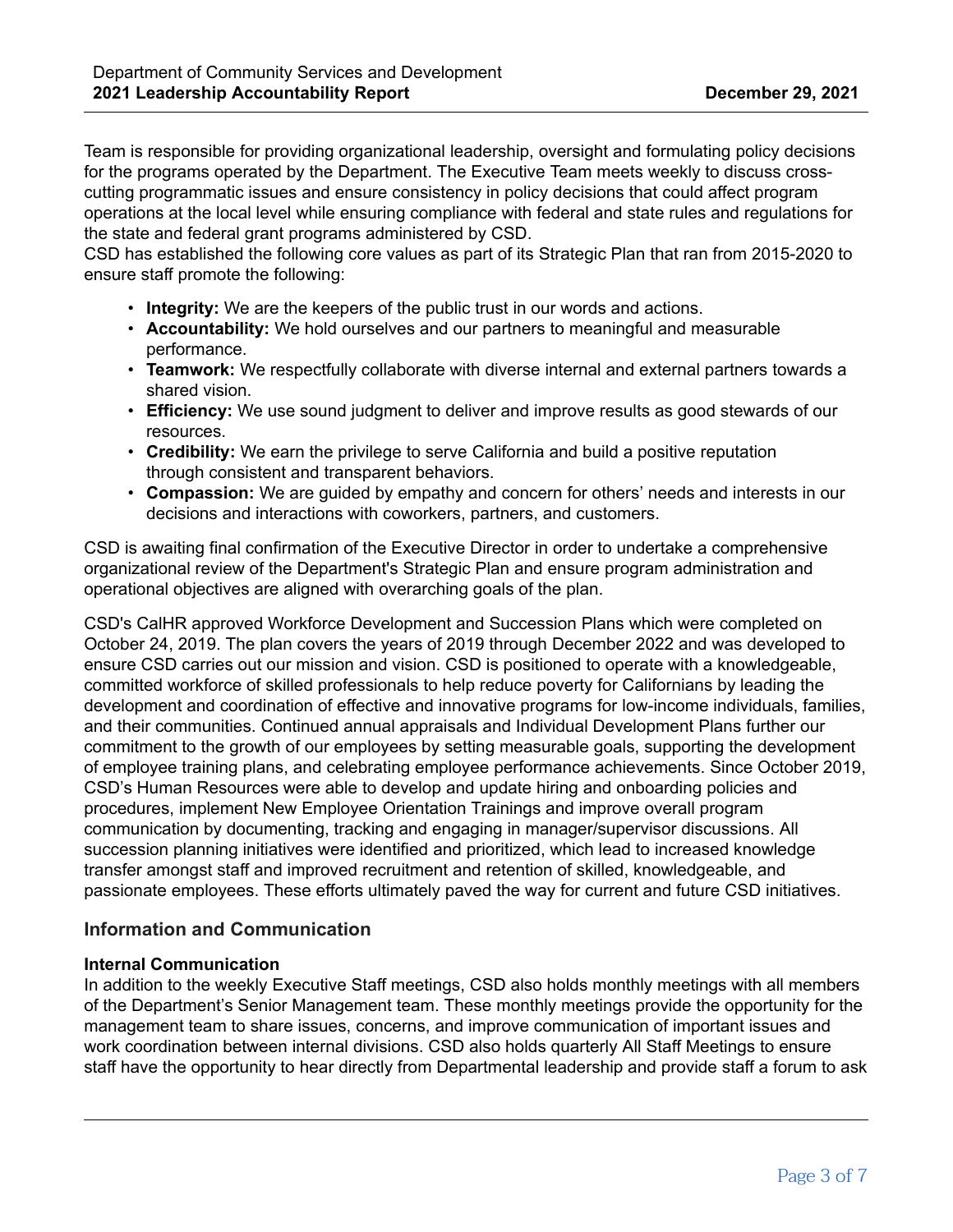questions or raise concerns. Staff are also encouraged to utilize a Departmental Suggestion Box for those who wish to raise any issues or concerns anonymously. CSD also produces a quarterly newsletter that highlights many of the Department's accomplishments and includes a Director's message to staff.

### **External Communication**

CSD meets regularly with its stakeholders and network of non-profits and local government agencies responsible for the local administration of CSD grant programs. To improve local administration of CSD energy grant programs, CSD created an Energy Council made up of Executive Directors from Local Service Provider (LSP) agencies that meet monthly to discuss policy changes, program planning and implementation issues. The Energy Council serves as an important advisory body on all matters pertaining to energy program planning and policy development. CSD also holds quarterly meetings with local service provider organizations to communicate important updates, encourage dialogue on program planning and implementation challenges, and invite the cultivating and sharing of best practices between network providers. Lastly, all federal energy and community services grant programs require a state plan be submitted to the federal government detailing the state's plan for administering grant funds and acceptance of applicable grant terms and conditions. As part of the development of the state plan, CSD holds a formal public hearing that allows interested stakeholders the opportunity to provide input into the programmatic design and administration of these federal programs within the state.

# **MONITORING**

The information included here discusses the entity-wide, continuous process to ensure internal control systems are working as intended. The role of the executive monitoring sponsor includes facilitating and verifying that the Department of Community Services and Development monitoring practices are implemented and functioning. The responsibilities as the executive monitoring sponsor(s) have been given to: Jason Wimbley, Chief Deputy Director.

# **Ongoing Monitoring**

Through ongoing monitoring processes, CSD reviews, evaluates, and makes continuous improvements to systems of internal controls and monitoring processes. As such, the Department confirms compliance with California Government Code sections 13400-13407.

# **Frequency of Monitoring Activities**

CSD holds quarterly management meetings. Meeting topics include discussion of current and potential internal control issues and subrecipient monitoring outcomes of key significance. These meetings allow management to discuss issues they have been made aware of and what steps are needed to mitigate the issues. The management team is encouraged to share experiences to further assist each other in addressing the issues that may arise.

### **Reporting and Documenting Monitoring Activities**

CSD requires reports from each unit on a quarterly basis. These reports inform management of themonitoring practices being conducted, improvements needed, and the overall monitoring success or weakness within each unit. This information is summarized and reported to the CSD Executive team and Director.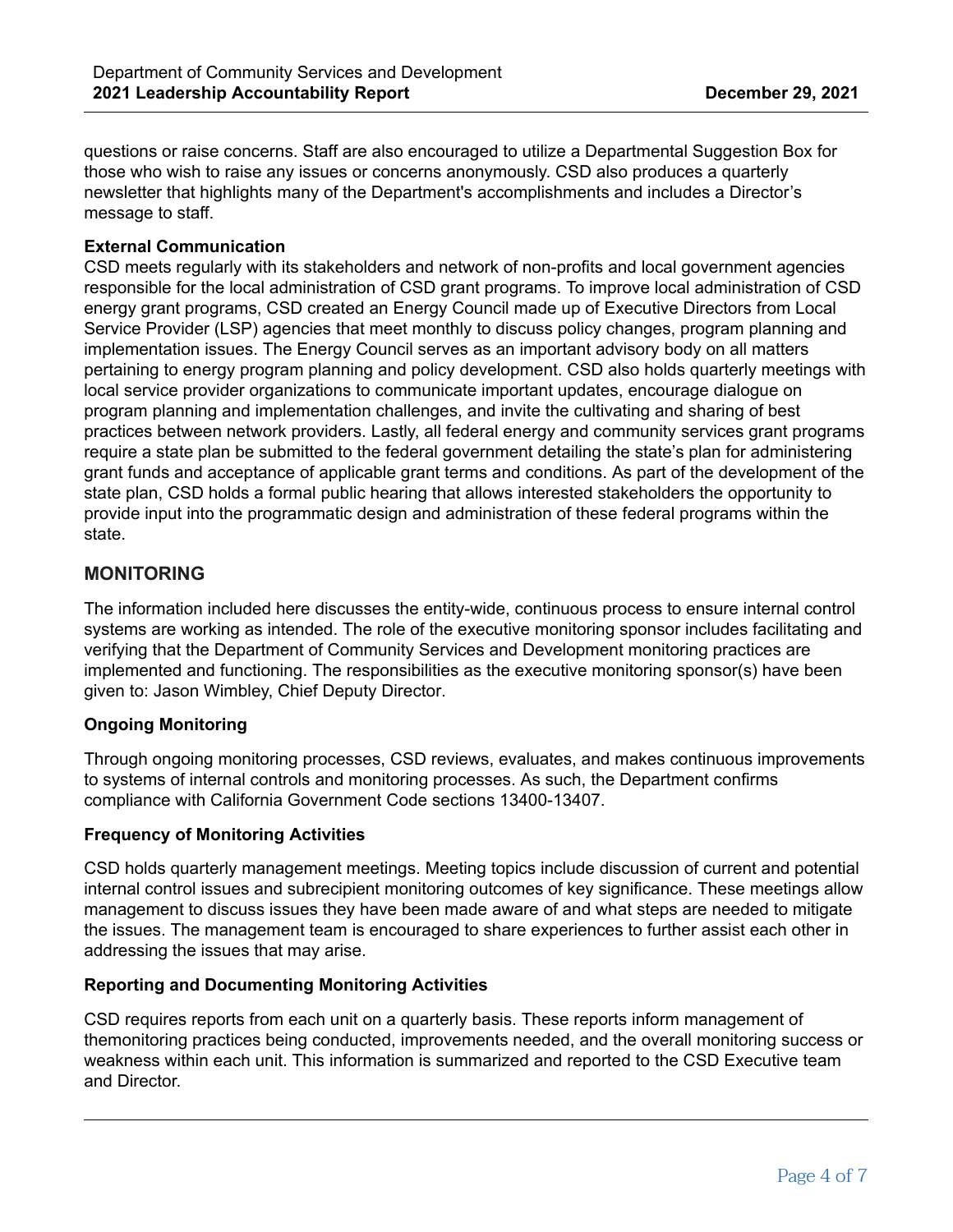CSD ensures all staff receive information vital to the effectiveness and efficiency of controls by requiring management to update their teams quarterly. CSD encourages staff to speak with their supervisor if they discover an issue that should be addressed to better assist CSD with fulfilling its mission, goals, and objectives.

#### **Procedure for Addressing Identified Internal Control Deficiencies**

Management holds quarterly meetings to review any deficiencies noted in either the quarterly reports or deficiencies that have been recently identified. CSD has an internal committee that designs and tests the control procedures that have been developed and implemented. The internal committee conducts separate evaluations on any deficiency noted. The internal committee reports to the CSD Executive team and Director.

# **RISK ASSESSMENT PROCESS**

The following personnel were involved in the Department of Community Services and Development risk assessment process: executive management, middle management, front line management, and staff.

The following methods were used to identify risks: brainstorming meetings, ongoing monitoring activities, and audit/review results.

The following criteria were used to rank risks: likelihood of occurrence, potential impact to mission/ goals/objectives, and tolerance level for the type of risk.

#### **Risk Assessment Process**

Executive management and the audit staff coordinated the organization-wide risk assessment. It was performed through brainstorming meetings with the following CSD divisions: Administrative, Energy and Environmental, Community Services Block Grant, and Executive. The risk assessment meetings were conducted to identify the areas of greatest risk that may cause financial, political, legal and/or negative media exposure to CSD. During the risk assessment meetings, each division's potential risks were identified and discussed. These identified risks were then ranked on the likelihood of occurrence and potential impact to CSD.

### **RISKS AND CONTROLS**

### **Risk: Data Security - Internal**

As a result of this year's risk assessments, CSD identified three top risks in Information Security and Privacy vulnerabilities, specifically in Personally Identifiable Information (PII).

As the majority of CSD state personnel are now teleworking, the Department has experienced an increase in the number of Human Resource (HR) documents containing PII being sent electronically through email and other electronic methods, and hard copy documents containing PII being delivered to the office without Department personnel there to receive. These documents often contain Social Security numbers, driver's license, and other PII on various HR forms. In some case the HR documents may include a copy of an employee's birth certificate. Currently no standardized procedure and/or automated PII scanning tools exists, which consequently increases the risk of PII being lost, misdirected or compromised.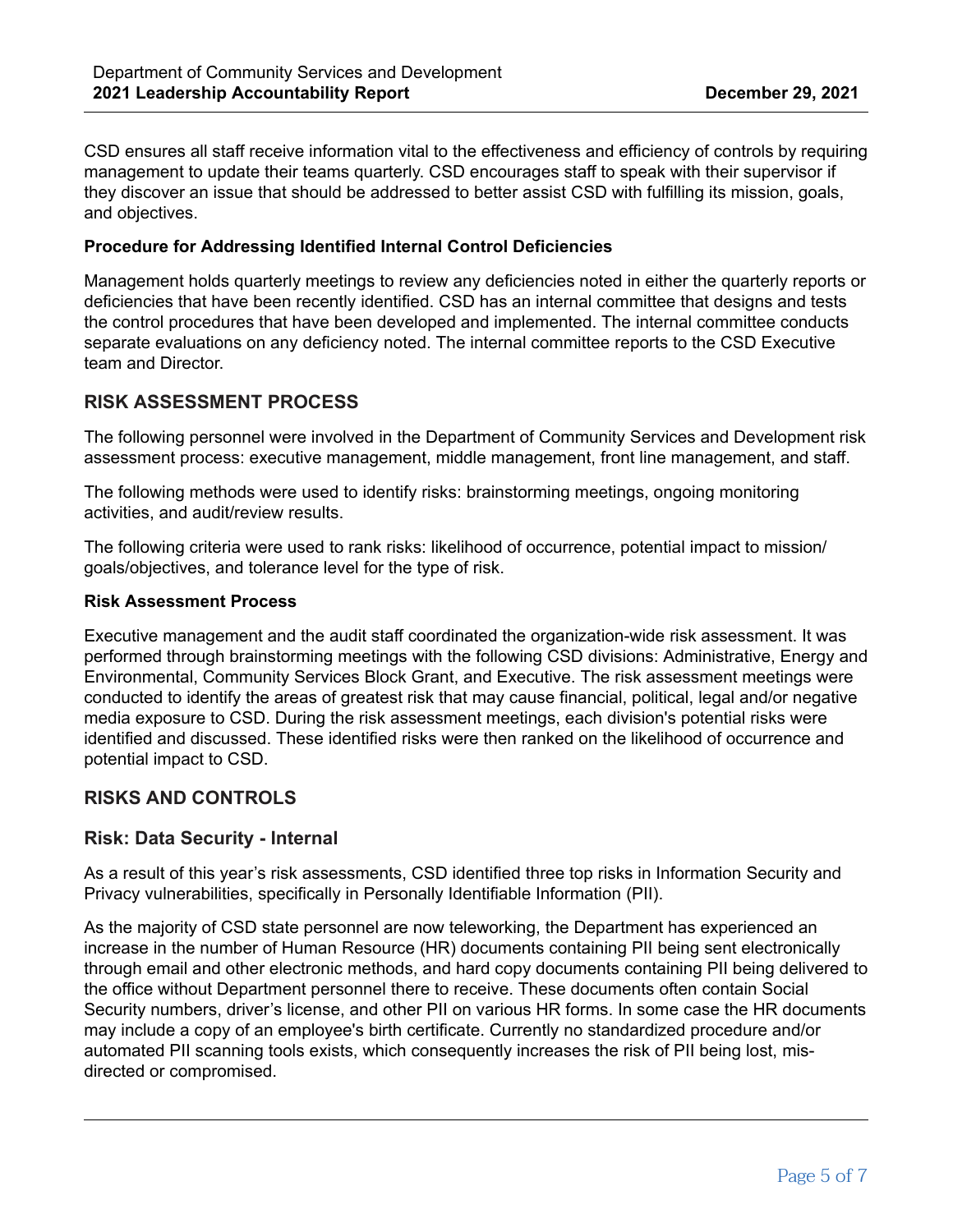### **Control: Standardize Procedures**

CSD will increase the number of DocuSign licenses so PII can be submitted through a secure portal. The Department will also create templates for standardized documents e.g., Annual Employee Policy certification, Training Requests, Exit Forms, etc. These activities reduce internal security risks by standardizing reports and routing to eliminate confusion with employees and management.

CSD will investigate and evaluate the cost and performance of applying automated scanning tools to prevent the transmission of PII via email. CSD will also install a secured physical inbox for state personnel to drop off their HR documents.

# **Risk: Data Security - External**

Local Service Providers (LSPs) responsible for the local administration of CSD energy programs send via non-secured methods applicant files containing sensitive information to CSD employees (Field Operations, Help Desk, etc.) for compliance review and evaluation. The applicant files contain extensive documentation and can include confidential, sensitive and personal information such as:

- Employee Wage Information
- Social Security Numbers
- Driver's License
- Identification Card
- Birth Certificate
- Municipal District Account Information
- Completed Intake Forms
- County Monthly Benefit Data

# **Control: Require external agencies to use FTP Site**

CSD must increase awareness of the File Transfer Protocol (FTP) site and communicate the importance of using a secure method of transmitting PII during agency training sessions and webinars. CSD is currently creating a policy directive to provide to external agencies regarding the submittal of documents that contain PII via the FTP site. The CSD has developed and will implement a new, all-inclusive Information Security Addendum to attach to non-profit agency contracts. The Department will also seek a contract for a security vendor to develop an Information Security Remediation Plan that covers the full range of our information security and privacy responsibilities to our employees, clients and the LSPs.

# **Risk: Internal IT Programmatic System Replacement**

The Payables Accounts Receivables and Contracts (PARC) and Expenditure Activity Reporting System (EARS) are legacy systems and a critical component of CSD's internal grant allocation, expenditure, and management systems. These two systems are maintained on technology platforms that are extremely antiquated, not supported by any vendors, and are extremely difficult for state personnel to maintain. Consequently, the age and technology composition of these systems limits their use, ability to meet current or future business needs, and forced reliance on spreadsheets and manual processes to support grant activity and expenditure tracking. These systems must be replaced with a more modern